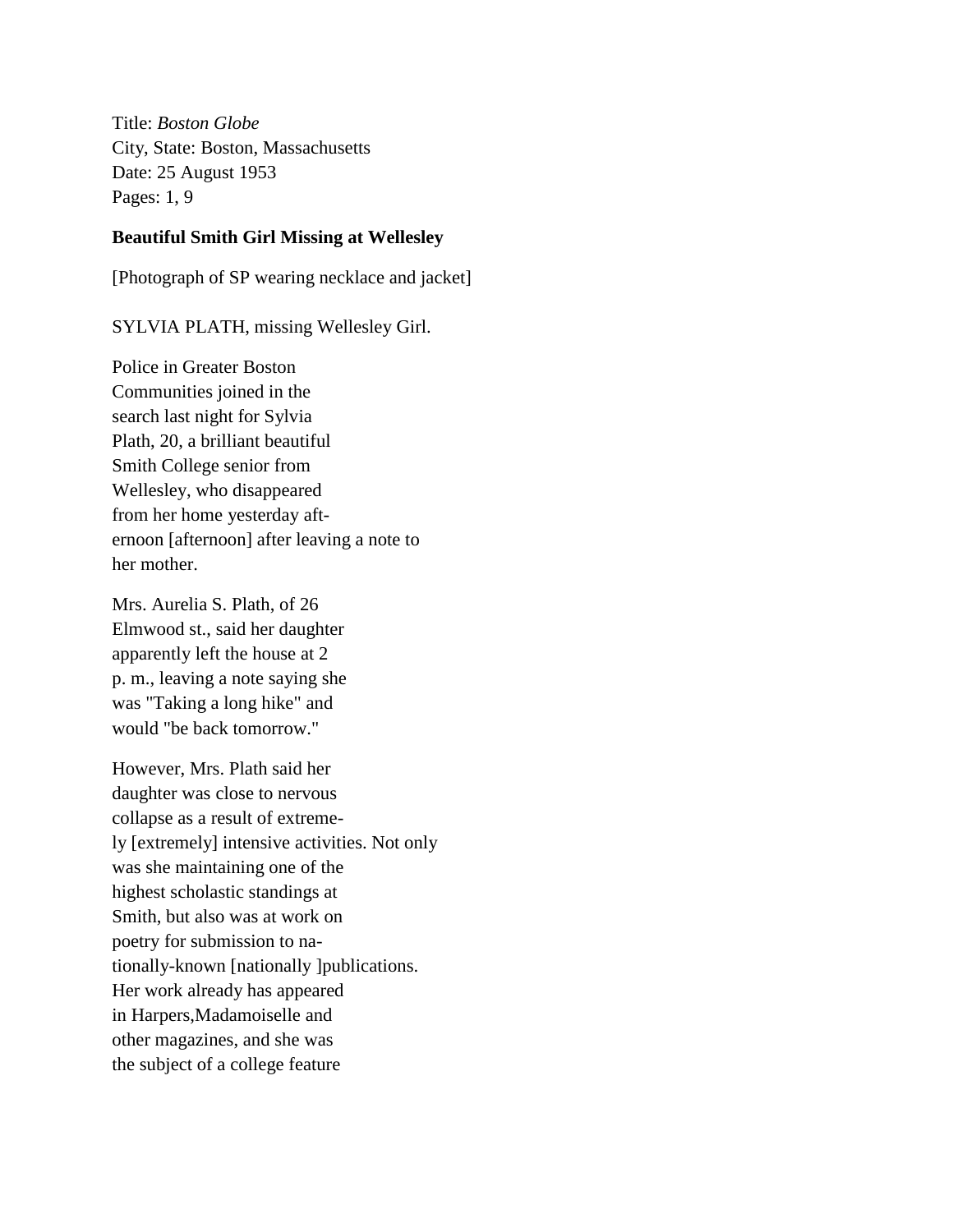story in the current Madamoiselle [Madamoiselle].

Mrs. Plath became concerned over her daughter's absence at supper-time when Sylvia failed to return. She said her daughter [daughter] was unfailingly dependable

about telephoning her whereabouts [whereabout]. Sylvia was told by her doctor to devote less time to acedemic activities in the interest [interest] of her health, her moth-

er [mother] said.

# **STUDENT Page 9**

# **STUDENT**

# **Continued from the First Page**

A full-scholarship student at Smith, Sylvia is widely known on the campus and among alumnae for her brilliance, creative [creative] talent and initiative. She topped the college's list of junior students last year.

"It sounds peculiar," Mrs. Plath said, "but she has set standards for herself that are almost unattainable. She's made almost a minor obsession of fulfilling what she believes to be her responsibility to her sponsors, and I am gravely concerned for her.

# **Search Favorite Boston Places**